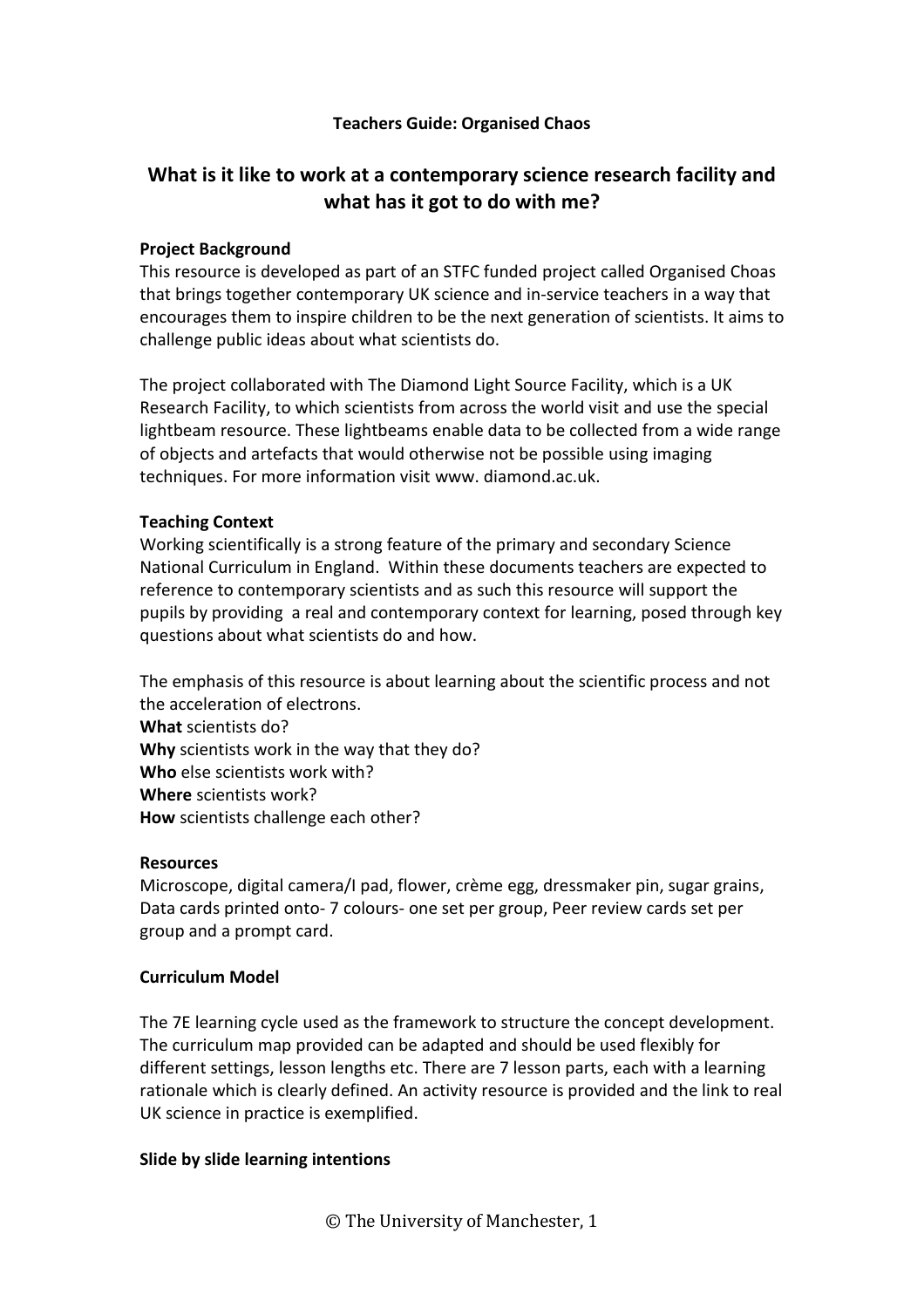# Title slide (slide1) – Encourages curiosity from pupils around the topic by setting a big question.

# Slide 2. **ENGAGE.** Pupils to realize that every scientist does not have access to all the equipment that they might require.

Pupils will understand that equipment that is very expensive is often in a few specialized places for booking a time slot. Scientists regularly select equipment based upon their investigation needs and bid to use the most relevant equipment, wherever it is in the world.

Pupils are probably familiar with microscopes and 2D Xrays. They are encouraged to consider: What would you use each for and why? What is the problem if you have a crème egg, a living organ or fragile flower?

*Activity:* If available use a real object and real pieces of scientific equipment. What could you find out by using a digital camera, a balance, or a microscope? What could you not find out about? Make the link to the Diamond Light Source Facility which uses very fast light to look at very high magnification, e.g. they can examine a pinhead-sized crystal.

# Slide 3. **ELICIT.** Pupils to review evidence.

Activity: Print slide 3 as a laminated placemat per group of pupils. The images are from real and current scientific research at the Diamond Light Source Facility. Pupils are asked to use tokens/coins to place their votes once the teacher raises a question. Questions are suggested (Slide 4). It is expected that different groups will vote on different images and will collect points if they can justify their choice.

# Slide 5. **EXPLORE.** Pupils to appreciate that scientists from across the world share data with each other.

Scientists do this through informal and formal methods and collaborate to test ideas and review findings to make more sense of their own conclusions. Scientists can spend as little as 24 hours at the Diamond Light Source Facility and will have huge amounts of data shared by many other scientists.

*Activity*: Group pupils into seven groups. Each group is given a colour (see the jigsaw). Each group is given an evidence set and then new groups gather to make sense of their findings and draw a conclusion. The conclusions are then compared across the class.

Useful relevant storybook: Seven Blind Mice by Ed Young.

As the pupils develop as scientists they will need to value other people's findings to draw better conclusions.

## Slide 6. **EXTEND.** Pupils to be aware that engineers are essential support to scientific data collection.

The Diamond Light Source Facility employs engineers and technicians. The scientists might request that their samples be mounted in specific ways or that the light beam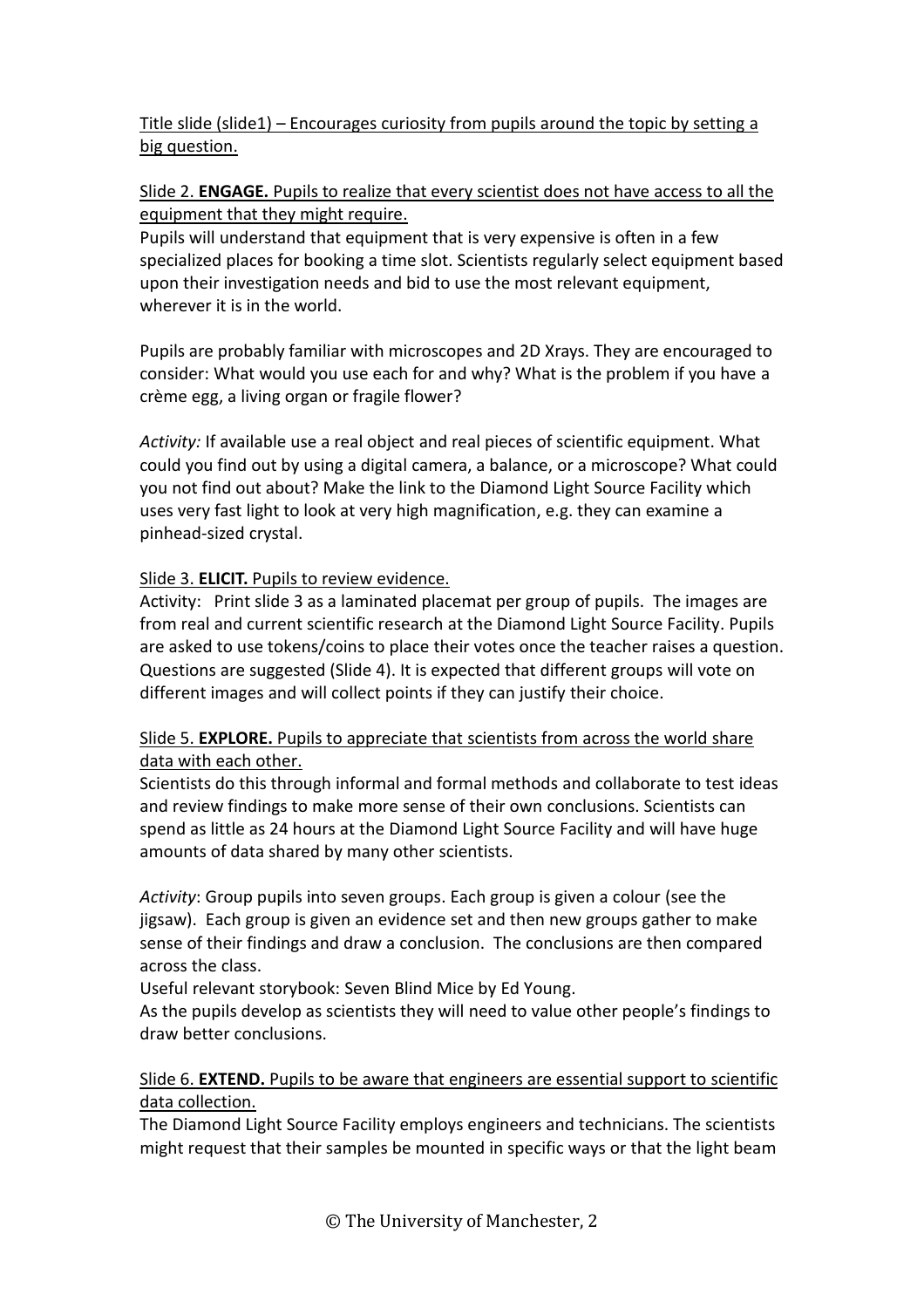meet a precise specification. Engineers adapt and refine equipment to make the time data gathering as useful as possible.

# Slide 7 -9 **ELABORATE.** Pupils to reflect upon the function of peer review across the scientific community.

The use of the Diamond Light Source Facility is free! So, who decides who gets to use the expensive equipment and for how long? Those wishing to use the facility submit a persuasive text to a panel of peers. These peers will decide upon those submissions that take the greatest priority.

*Activity*: Pupil groups is given a set of contemporary scientists' profiles.

# Slide 10 **EXPLAIN** Pupils to….

What is it like to work at a contemporary science research facility? Public perception and stereotypes of scientists continue to exist. Evidence for this can be seen if you google the top 20 images for scientists to find mad, bad, lonely experts who know lots of right answers.

*Activity:* Show the video: Diamond Light Source Facility scientists. Ask pupils to think in role by imagining they are a scientist that spends four weeks a year at specialized facilities. Pupils have a post card and are assigned one task.

They are asked to create a photo/picture board linked to their role based on: If I were a scientist at the Diamond Light Source Facility:

- What my parents might think I do?

- What my friends might think I do?

- What my partner might think I do?

- What my neighbor might think I do?

Examples of these can be found on Google to demonstrate the concept.

## Slide 11. **EVALUATE.** Pupils to revisit the starting question: What is it like to work at a contemporary science research facility and **what has it got to do with me?**

This plenary draws explicit reference to the seven ways promoted in the activity set that reflect the ways scientists work, e.g. collaboration, communication, creativity etc.

*Activity:* Ask pupils to look at the list of 7 keywords and then ask them to reveal number of fingers – how many of the keywords apply to them.

Learning review: Pupils will be able to consider the relevance of the learning experience to their own career progression into science and engineering and should enable teachers to reinforce that the skills they demonstrate would support them to be a scientist.